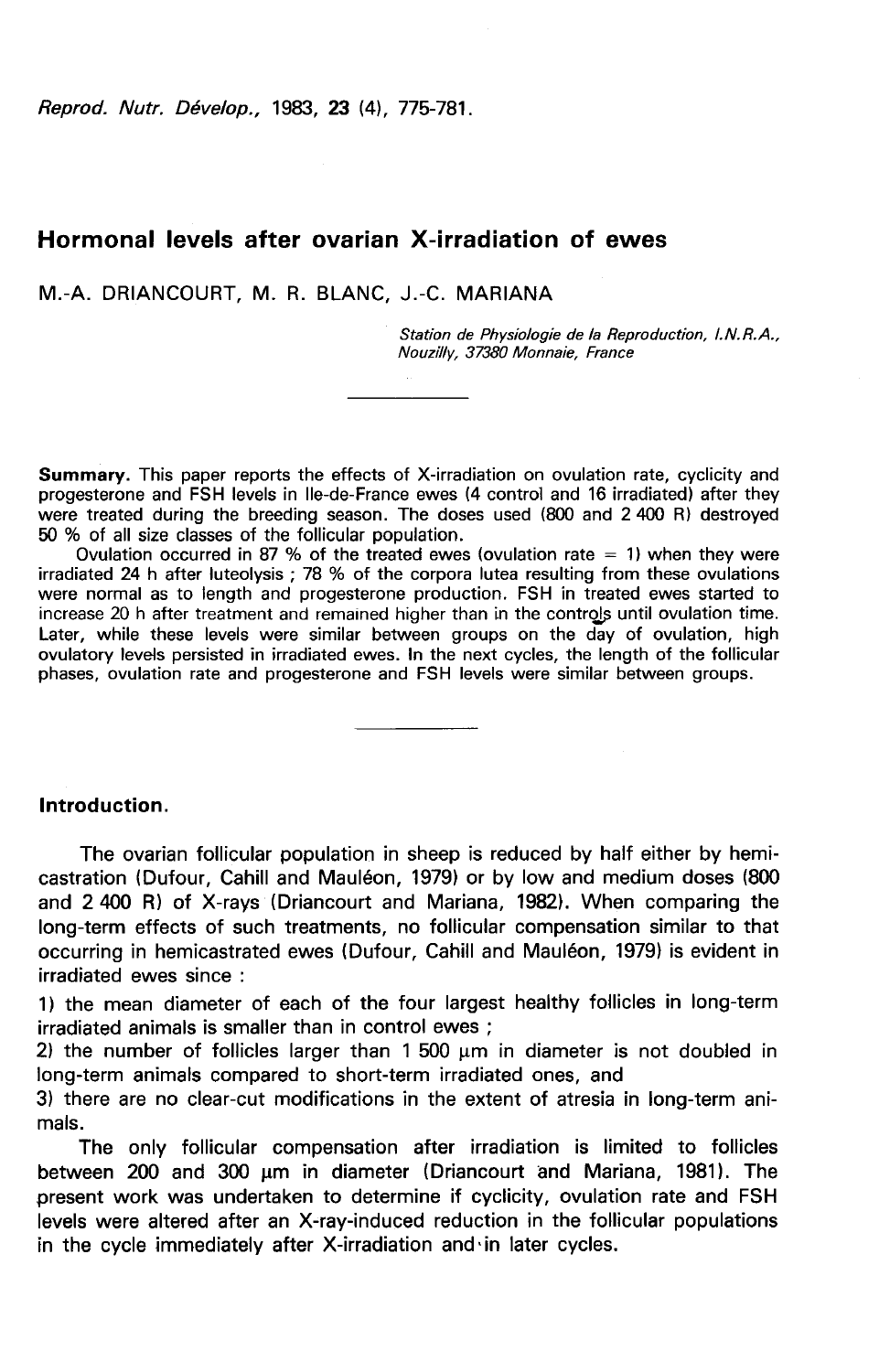## Material and methods.

Experimental design. — Twenty Ile-de-France ewes were used. During the breeding season, oestrus was synchronized using progestagen-impregnated sponges (40 mg of Cronolone, SC 9880, Searle France). On day 13 after synchronized ovulation, all the animals received an intramuscular injection of 100 pg of ICI 80996 (a prostaglandin analogue) to induce regression of the corpus luteum. Twenty-four hours later, they were either laparotomized ( $n = 4$ ) or laparotomized and irradiated ( $n = 16$ ). At laparotomy, the main features of the ovaries (number, side of medium and large-sized follicles, side of regressing CL) were noted. Irradiation was performed as follows. Both ovaries were irradiated together using an X-ray machine operating at 280 kv and 20 mA and delivering 70 R/min. We used two X-ray levels : 800 and 2 400 R. However, due to close similarities in the follicular populations of the animals irradiated at either level (Driancourt and Mariana, 1982), this factor will not be considered in the present study.

Four days after treatment, each animal underwent endoscopy to determine whether ovulation had occurred and on which side it had taken place. Treatment effect was then determined at two time intervals ; half of the animals were castrated 10 days after irradiation (short-term animals), while the remainder (long-term animals) were castrated 2 cycles and 10 days (42 days) after X-irradiation.

Blood sampling and hormone assays.  $-$  A blood sample was collected once daily from 2 days before prostaglandin injection until the day of ovariectomy. However, FSH is very sensitive to ovarian feedback, showing a quick and transient increase in hemicastrated ewes (Findlay and Cumming, 1977) and a quick increase in castrated rams (Blanc et al., 1981) ; therefore, we applied an intensive blood sampling schedule (collection every 2 h) in 6 ewes (2 control and 4 irradiated) from surgery time to 30 h later.

After each sampling, the blood was centrifuged immediately, and the plasma stored at  $-15$  °C until assayed. Ovarian cyclicity and the quality of the corpora lutea were assessed by progesterone assay as described by Yenikoye et al. (1981). Assay sensitivity was around 0.03 ng/ml; the intra-assay coefficient of variation was 40 % for plasma containing 0.03 ng/ml and 8.5 % for plasma containing 16 ng/ml. To eliminate inter-assay variations, all samples of progesterone as well as of FSH were assayed in a single assay. FSH levels were measured according to Blanc and Poirier (1979). Assay sensitivity was 2.4 ng of progesterone as well as of FSH were assayed in a single as<br>measured according to Blanc and Poirier (1979). Assay ser<br>FSH S<sub>3</sub>/ml of plasma and within assay variation was 5 %.<br>*Analysis of data*  $-$  The follicular phase wa

Analysis of data.  $-$  The follicular phase was defined as the interval between the decrease of progesterone levels under  $0.5$  ng/ml, *i.e.* luteolysis, and the next increase over 0.5 ng/ml subsequent to ovulation.

Ovulation was said to occur 48 h before the progesterone level reached 0.5 ng/ml and was coincident with the time of the second FSH peak (Pant et al., 1977). The magnitude of this second FSH peak was defined as the mean value of FSH levels at days 1, 2 and 3 after ovulation.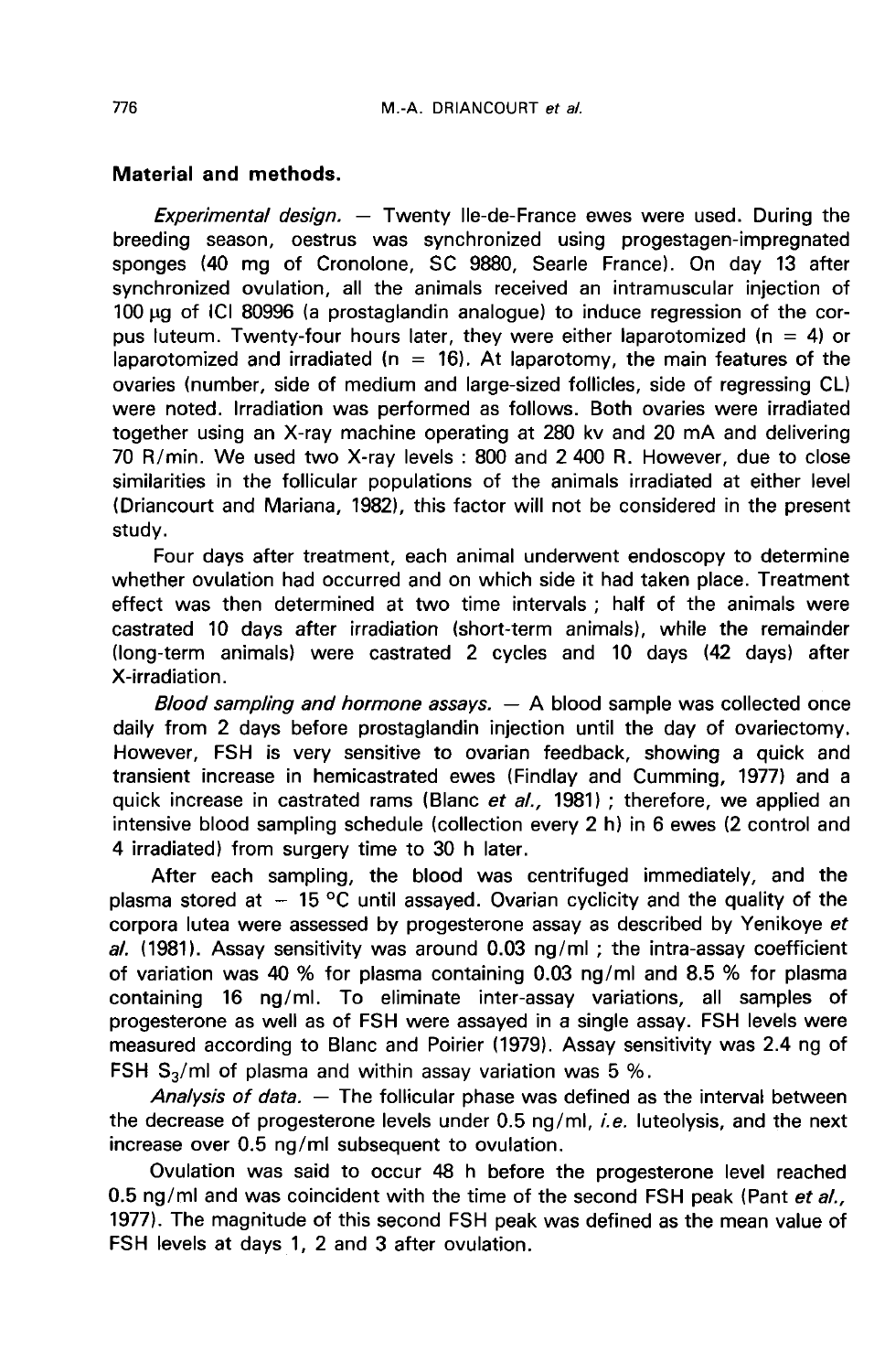Length and level of progesterone secretion have been considered to define the normalcy of the CL. A corpus luteum was said to be normal if it secreted at least 0.5 ng/ml for at least 8 days (Cognié, personal communication).

All hormone levels were expressed as the mean  $+$  standard deviation. Owing to the inequality of variances between groups in most cases, we used nonparametric testing (Siegel, 1956), i.e. mainly the Wilcoxon matched-pairs signedranks test to compare levels within animals and the Mann-Whitney U-test to test differences between groups.

#### Results.

Cyclicity and ovulation rate in short-term animals. ― After treatment, ovulation occurred in  $4/4$  control (ovulation rate  $= 1$ ) and  $14/16$  irradiated (ovulation rate  $= 1$ ) animals. In the 14 ewes ovulating after X-irradiation, 11 corpora lutea were normal and 3 were abnormal, surviving for only 5 to 7 days. But the percentage of normal ovulation did not differ significantly between control and irradiated animals.

Nevertheless, the levels of progesterone secreted by the normal corpora lutea tended to be lower in X-irradiated ewes than in controls (X-irradiated : 2.17  $\pm$  0.32 ng/ml, controls : 2.56  $\pm$  0.28 ; U = 9 ; 0.05  $\lt p \lt 0.1$ ) during the plateau of progesterone release by the CL (days 6 to 10 after ovulation).

Similarly, the length of the follicular phase after treatment tended to be longer in irradiated ewes (irradiated : 7.06  $\pm$  3.75, control : 5.5  $\pm$  1 day ;  $U = 21$  NS) than in controls because three animals had long intervals between treatment and ovulation (9, 10 and 18 days). However, except for these 3 animals, ovulation took place in the rest of the ewes (4 out of 4 control and 13 out of 13 irradiated ewes) on the ovary bearing the largest follicle at the time of laparotomy, suggesting that terminal follicular growth and ovulation were not impaired by irradiation.

 $FSH$  levels during the cycle after irradiation.  $-$  Since the intervals between surgery and ovulation were variable, the data on FSH were synchronized to two times : the time of surgery (data obtained from repeated blood sampling) and the time of ovulation (data obtained from daily samples).

In the first 18 h after treatment, changes in FSH levels in irradiated ewes were not different from those occurring in control animals. However, after that (20-24 h and 26-30 h after irradiation), there was clearly a significant increase in irradiated animals ; using 100 as an index of preoperative levels, the values were 114 vs 150 (U = 13 ;  $p < 0.05$ ) and 126 vs 169 (U = 18 NS) for control and irradiated ewes, respectively. This difference between groups was sustained, thus inducing higher, although non-significant, levels of FSH on the 4 days during which the FSH decreased before ovulation (fig. 1). The pattern of FSH levels plotted against the day of ovulation is presented on figure 1. In most cases, the first FSH peak was not clear owing to the blood sampling schedule used. However, we detected no difference in FSH levels on the day of the second FSH peak (irradiated : 12.4  $\pm$  4.9 vs control : 11.5  $\pm$  7.2 ng/ml ; U = 25 NS). But these levels remained elevated the day after ovulation (irradiated : 14.2  $\pm$  4.8 vs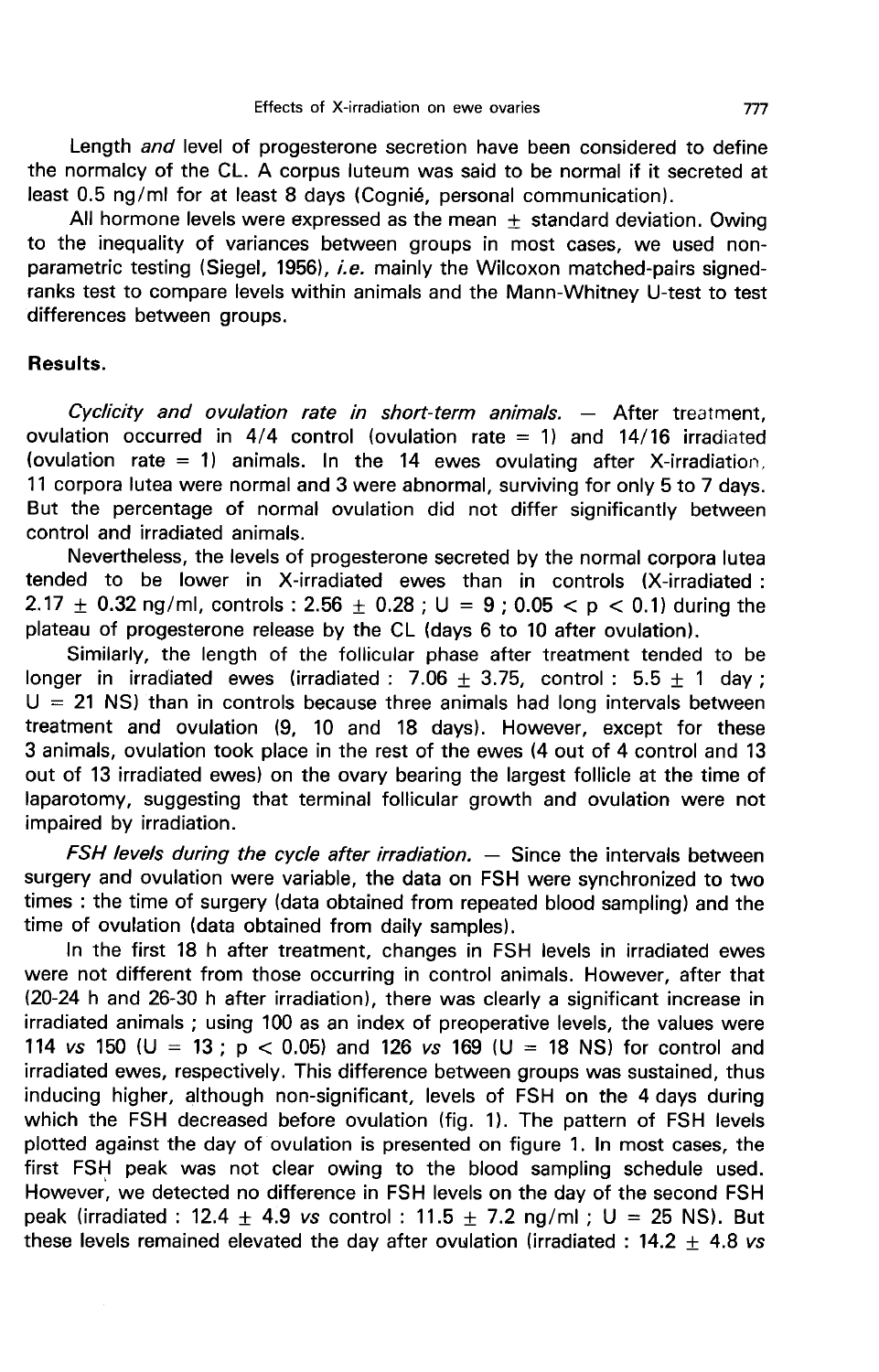

FIG. 1. - FSH levels on the days preceding and following ovulation in control and irradiated ewes in the cycle immediately following ovulation (mean  $\pm$  SD).

control : 7.7  $\pm$  1.2 ng/ml ; U = 8.5 ; p < 0.02) and on the following days ; the magnitude of the second FSH peak tended to be higher in irradiated than in control ewes (12.6  $\pm$  5.4 vs 8  $\pm$  4 ng/ml; U = 13 NS), and on days 6 and 8 after ovulation irradiated ewes had more FSH than control ones (day 6 : control ewes (12.6  $\pm$  5.4 *vs* 8  $\pm$  4 ng/ml ; U = 13 NS), and on days 6 and 8<br>after ovulation irradiated ewes had more FSH than control ones (day 6 :<br>11.8  $\pm$  5.4 *vs* 7.5  $\pm$  1.4 ng/ml ; U = 9 ; p = 0.02 ; day 8 : 7.2 + 2.3 ng/ml;  $U = 9.5$ ;  $p < 0.05$ ) (fig. 1).

It should be noted that none of the follicular parameters studied at postirradiation day 10 (total number of healthy antral follicles, number of healthy follicles larger than 0.8 mm or than 1.3 mm in diameter, numbers of healthy plus early atretic follicles of these size classes) were correlated with the fluctuations of FSH seen in short-term animals (maximal level on day of ovulation or one day later, magnitude of the second FSH peak). The data that correlated best were the number of follicles with an antrum and the FSH levels on the day after ovulation  $(r = 0.67 : p = 0.1)$ .

Cyclicity, ovulation rate and FSH levels in later cycles.  $-$  Cyclicity and ovulation rate were very close for long-term ewes and controls. The length of the follicular phases was the same (irradiated :  $5.7 + 1.82$  vs control :  $5.5 \pm 1$  day) as were the ovulation rate (irradiated : 1.28  $\pm$  0.3 vs control : 1  $\pm$  0) and the progesterone levels on days 6-10 after ovulation (irradiated ;  $2.39 \pm 0.54$  vs 2.56  $\pm$  0.28 ng/ml for control ; U = 16 NS). Furthermore, FSH levels were no longer affected by treatment. The magnitude of the second FSH peak did not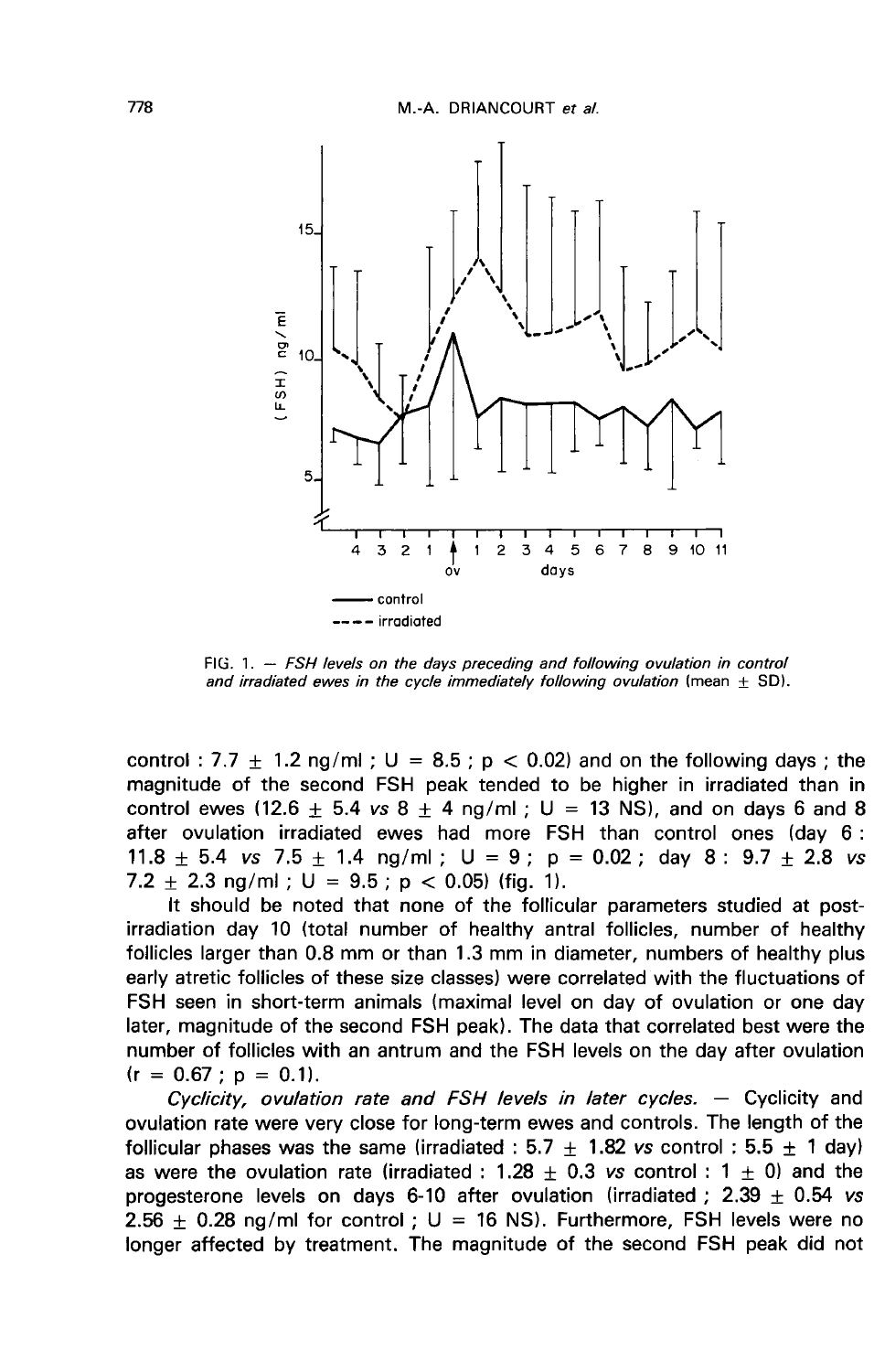differ between groups (irradiated : 7.9 + 1.2 vs control :  $8 + 3.1$  ng/ml ;  $U = 12$  NS).

#### Discussion.

The results of the present study confirm and extend earlier observations, *i.e.* that :

1) reducing the follicular numbers by 50 % does not seem to alter the ovulation rate (Land, 1973 ; Findlay and Cumming, 1977), and

2) the decrease in follicular numbers causing alterations in ovarian feedback induces transient modifications of the FSH levels (sheep : Findlay and Cumming, 1977 ; rat : Butcher, 1977 ; hamster : Bast and Greenwald, 1977). In the breed we used, the ovulation rate was not affected by the 50 % reduction in follicular numbers (Driancourt and Mariana, 1982) in either the cycle immediately following the X-rays or in later ones ; this rate was still 1 or 2 and had a mean value close to that of Ile-de-France ewes (1.4 : Thimonier and Maul6on, 1969). Mandl (1963) obtained similar results in rats, showing that irradiation at proestrus did not result in a reduction in the percentage of animals ovulating or in the number of ova shed in later cycles, even with doses as high as 1 260 R which very severely depleted the number of follicles available for ovulation (Mandl, 1959). This fairly constant ovulation rate after such a decrease in the follicular population supports the hypothesis postulated for animals with a naturally low level of folliculogenesis (equine : Driancourt et al., 1982 ; Merino sheep : Cahill, personal communication), i.e. that the minimal population to get one ovulation is low. However, data obtained in monkeys (Hobson and Baker, 1979) contrast with our results since, after irradiation with 4 000 R, some of them became amenorrhoeic. Possibly the reduction induced by this dose was so high some time after treatment (Baker, 1966) that the population of ovarian follicles in part of the animals remained below the minimal level for maintaining cyclic ovarian activity.

While ovulation of the irradiated large follicle was the rule, a reduced percentage of ewes showed normal CL thereafter ; and despite the fact that these CL were normal according to our criterium, their secretory activity was usually impaired. Similar conclusions were obtained by Regaud and Lacassagne (1913) who showed that irradiation of rabbit ovaries after copulation did not inhibit the formation of corpora lutea but induced their regression as early as 8 days after they were formed. Furthermore, Lacassagne (1937) demonstrated a decrease of CL secretory capacity together with a shorter life, suggesting that, while irradiated granulosa cells retain the ability to luteinize, their secretory activity is impaired.

Another purpose of the present study was to determine the alterations in FSH levels caused by an X-ray-induced reduction in follicular numbers. The acute FSH response to irradiation is a surge as soon as 20 h after treatment. Although the time course of this surge has not been exactly defined, its pattern is close to that described after hemicastration (Findlay and Cumming, 1977) or cautery of all the visible follicles (Cahill and Findlay, personal communication). As FSH levels are known to be controlled by both oestrogens and inhibin (Goodman, Pickover and Karsch, 1981), a reduced secretion of both oestrogen and inhibin by the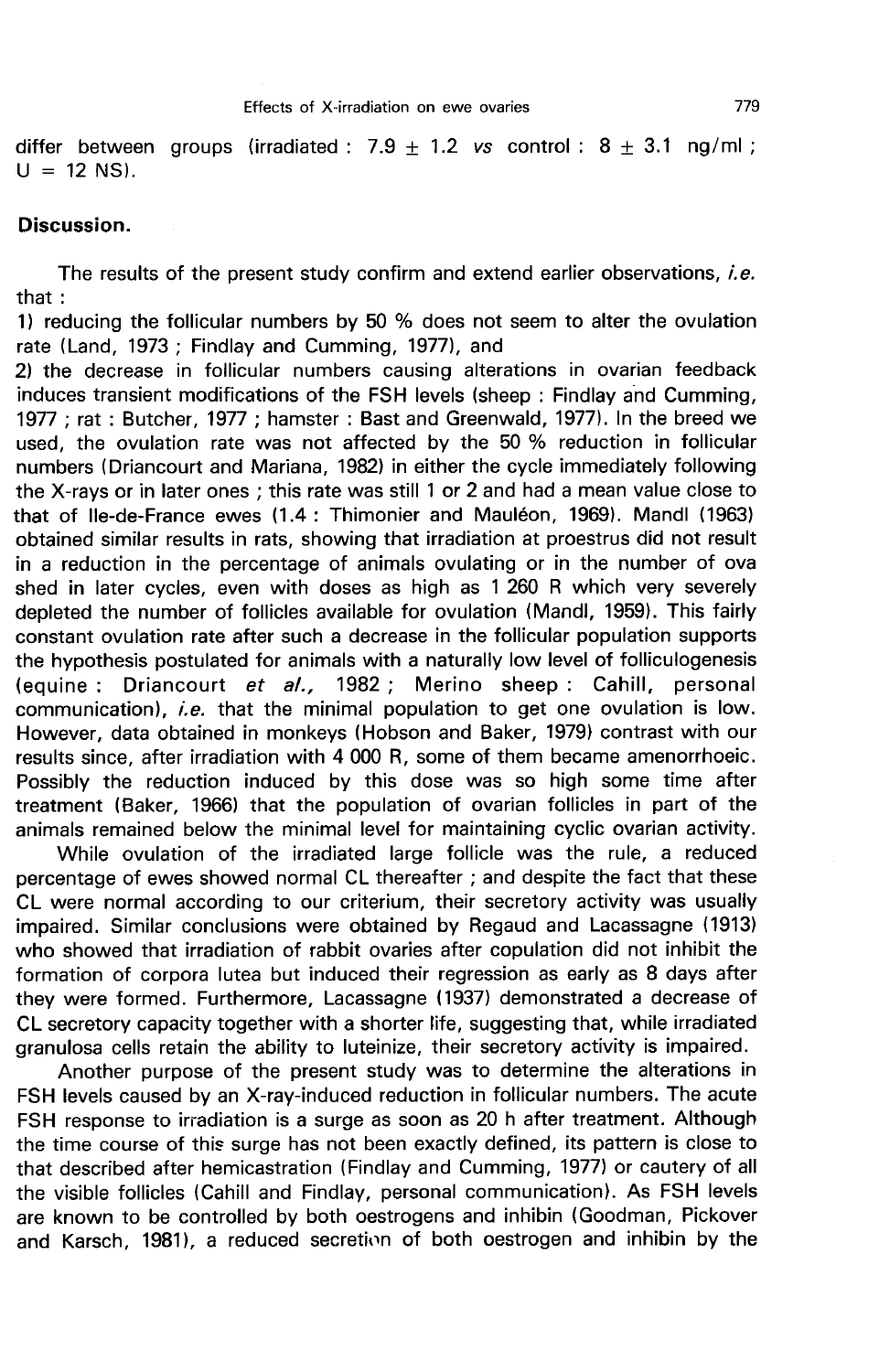large follicle(s) could be involved in the irradiation-induced surge. Examination of the FSH pattern during the immediate post-operative cycle raises an interesting question : while it has been clearly demonstrated that the ovulatory FSH peak in intact rats (Hirschfield and Midgley, 1978a, b) triggers the recruitment of follicles due to ovulate at the next cycle and it has been hypothesized in hemicastrated rats (Butcher, 1977) and hamsters (Bast and Greenwald, 1977) that a prolonged FSH peak gives rise to compensatory ovarian hypertrophy, what is the role of the extended second FSH peak in irradiated ewes ? It does not seem to trigger any follicular development since there is no close correlation between any of the follicular parameters studied and the pattern of this second peak. The discrepancy between these results and the claims of a previous study (Cahill et al., 1981) is likely to be due to the fact that the conclusions of the latter were based on two breeds with different follicular populations and FSH levels. Further studies are needed to determine if this second FSH peak consists of bioactive material and to elucidate its control.

Finally, the reasons why the long-term irradiated ovaries did not show a follicular compensation similar to that in hemicastrated ewes (Dufour, Cahill and Mauléon, 1979) are unclear. The irradiated, unsterilized ovary is able to develop follicular compensation after its contralateral ovary is removed (Humphreys and Zuckerman, 1954 ; Mandl, 1963). Further work on hormonal profiles in long-term hemicastrated ewes, comparing them to profiles in irradiated ewes, may permit us to define the mechanisms involved in this lack of compensation (hormonal and/or neural).

> Recu en décembre 1982. Accepte en mars 1983.

#### Résumé. Effet sur les niveaux hormonaux et le taux d'ovulation de l'irradiation des ovaires chez la brebis.

Les effets de l'irradiation aux rayons X, qui détruit 50 % de la population folliculaire, quelle que soit la classe de taille, sur le taux d'ovulation, la cyclicité, et les niveaux de progestérone et de FSH au cours des cycles suivant celle-ci, ont été examinés chez des brebis Ile de France en saison sexuelle (4 témoins et 16 irradiées).

L'irradiation, effectuée 24 h après la lutéolyse n'empêche pas l'ovulation chez 87 % des animaux, le taux d'ovulation étant de 1. Parmi les corps jaunes qui en résultent, 78 % sont normaux en niveaux et durée. La FSH s'élève chez les irradiées 20 h après le traitement et reste supérieure aux témoins jusqu'à l'ovulation. Mais, alors que les niveaux atteints lors du second pic de FSH ne diffèrent pas entre lots, les niveaux ovulatoires élevés persistent chez les brebis irradiées. Au cours des cycles suivants, ni la durée des phases folliculaires, ni le taux d'ovulation, ni les niveaux de progestérone et de FSH ne diffèrent entre témoins et irradiées.

#### References

BAKER T. C., 1966. The sensitivity of oocytes in post-natal rhesus monkeys to X-irradiation. J. Reprod. Fert., 12, 183-192.

BAST J. D., GREENWALD G. S., 1977. Acute and chronic elevations in serum levels of FSH after unilateral ovariectomy in the cyclic hamster. Endocrinology, 100, 955-966.